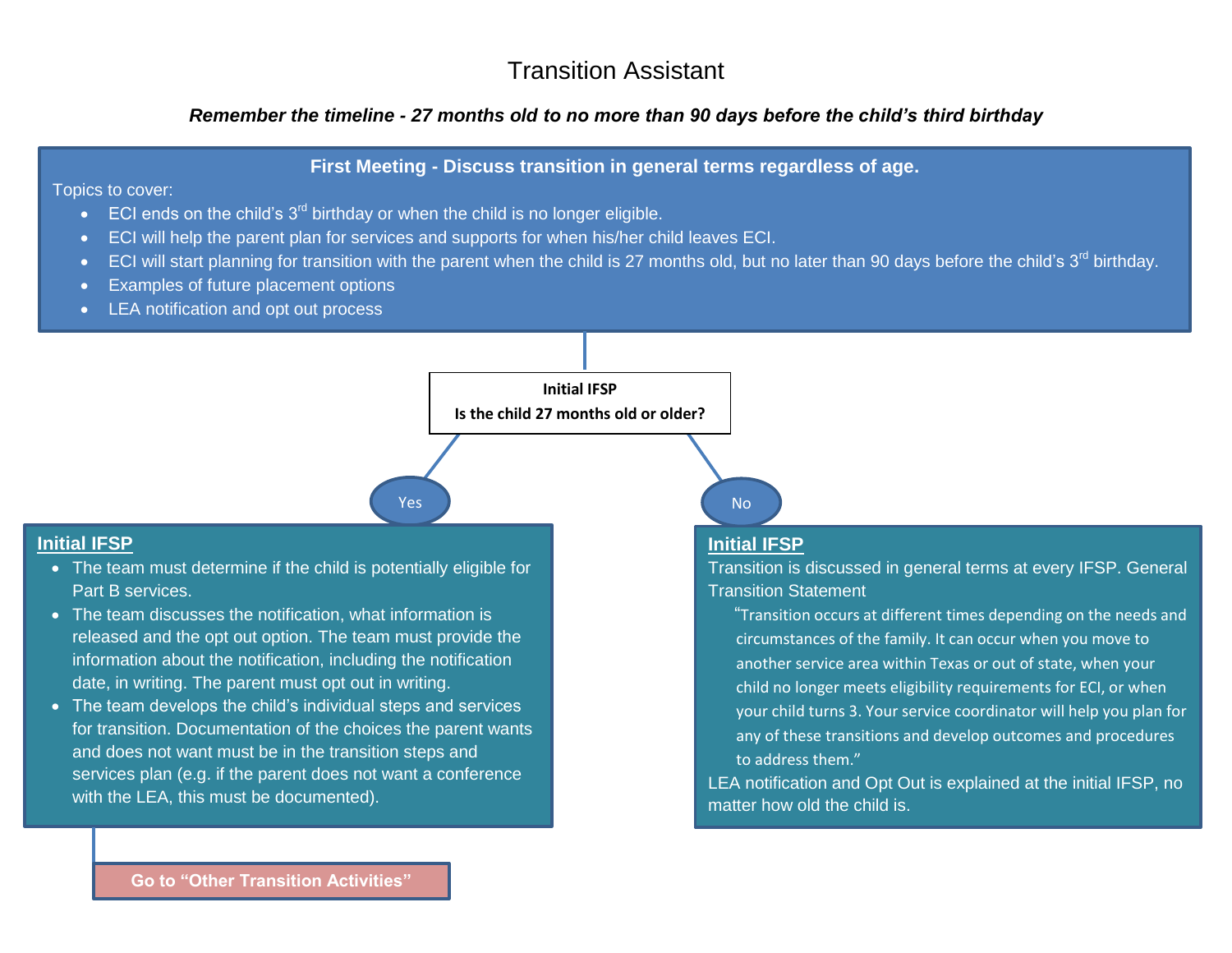Notes:

- o If the team determines potential eligibility for Part B, a "yes" or "no" must be entered into TKIDS for the question, "**Is child potentially eligible for Part B?**"
- o If transition steps were added, the IFSP date is the date entered into TKIDS for "**Transition Steps Added to IFSP**."
- o If the parent declines the Part B conference during transition planning, and this is documented in the transition steps and services, the IFSP date is the date entered into TKIDS for "**Date Parent Declined Conference"**
- o The date the program sends the child's PII to the school district is entered in TKIDS for "**Date of notification to Part B."** This must be the same date that is indicated on the notification information that is given to the parent.
- o If the parent signs the written document opting out of the notification to the LEA and SEA, the IFSP date is entered into TKIDS for "**Date of parent opt-out of notification."**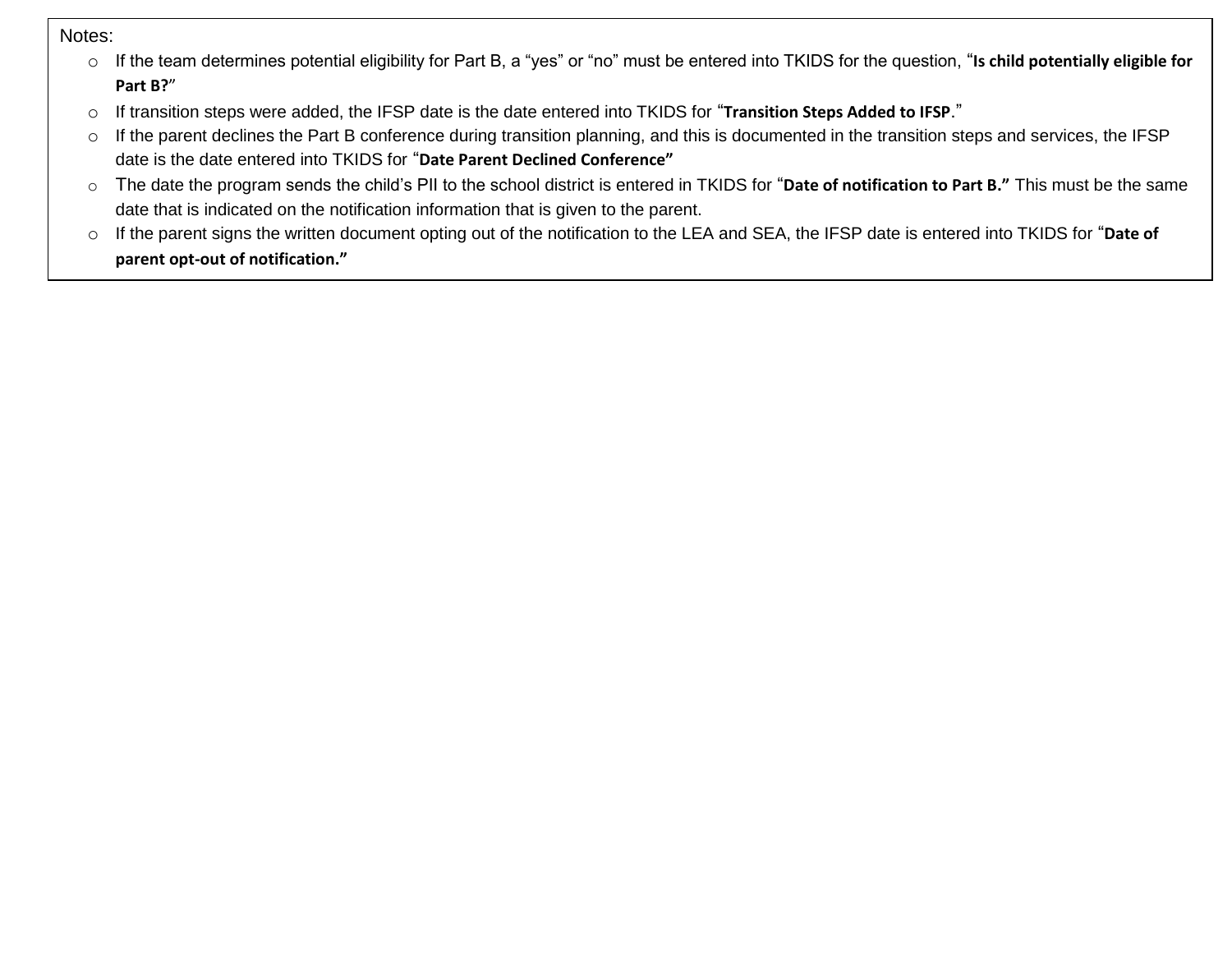

#### Notes:

- o If the team determines potential eligibility for Part B, a "yes" or "no" must be entered into TKIDS for the question, "**Is child potentially eligible for Part B?**"
- o If transition steps were added, the periodic review IFSP date is the date entered into TKIDS for "**Transition Steps Added to IFSP**."
- $\circ$  If the parent declines the Part B conference during transition planning, and this is documented in the transition steps and services, the periodic review IFSP date is the date entered into TKIDS for "**Date Parent Declined Conference."**
- o The date the program sends the child's PII to the school district is entered in TKIDS for "**Date of notification to Part B."** This must be the same date that is indicated on the notification information that is given to the parent.
- o If the parent signs the written document opting out of the notification to the LEA and SEA, the periodic review IFSP date is entered into TKIDS for "**Date of parent opt-out of notification."**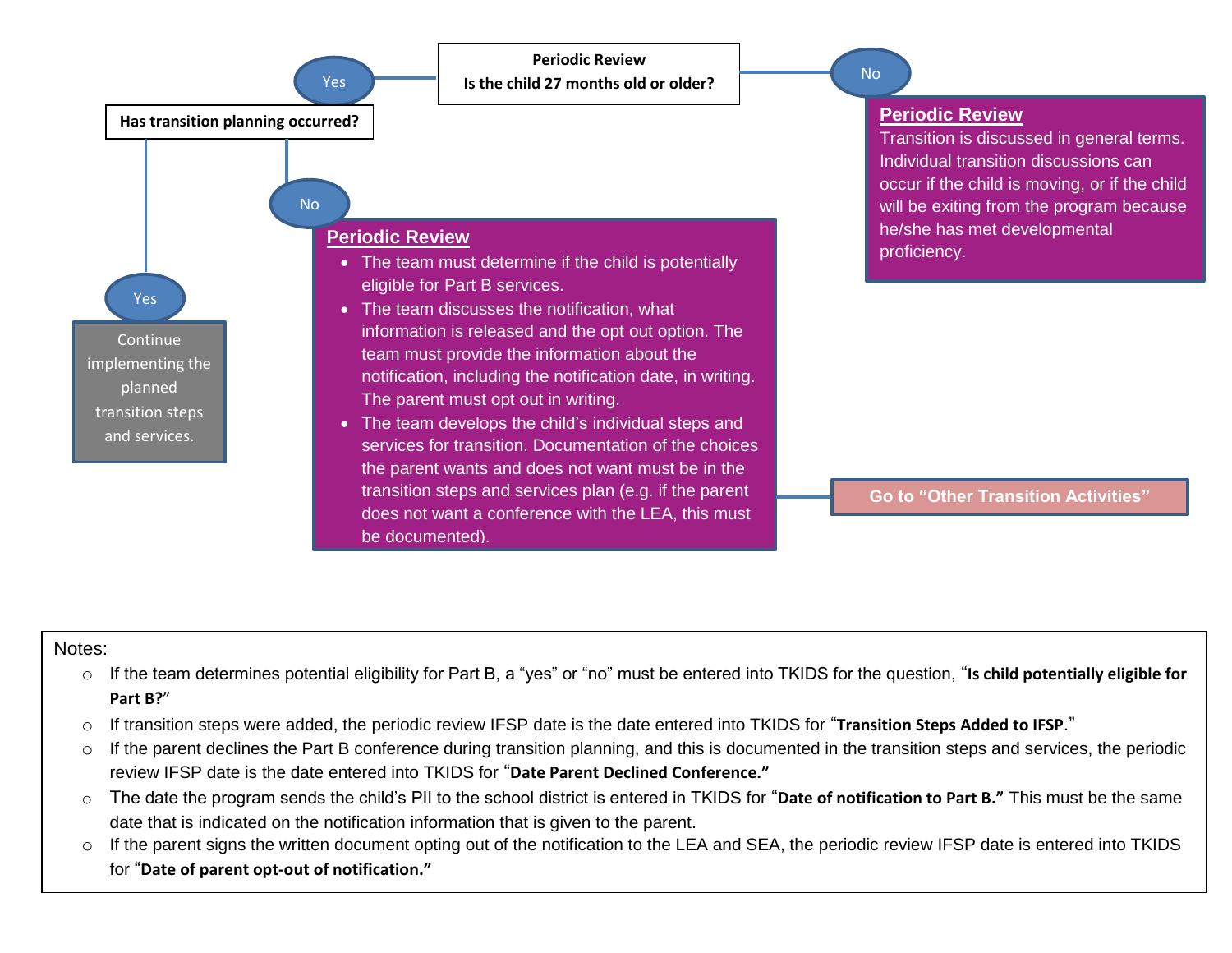

#### Notes:

- o If the team determines potential eligibility for Part B, a "yes" or "no" must be entered into TKIDS for the question, "**Is child potentially eligible for Part B?**"
- o If transition steps were added, the date of the annual evaluation of the IFSP is the date entered into TKIDS for "**Transition Steps Added to IFSP**."
- o If the parent declines the Part B conference during transition planning, and this is documented in the transition steps and services, the date of the annual evaluation of the IFSP is the date entered into TKIDS for "**Date Parent Declined Conference."**
- o The date the program sends the child's PII to the school district is entered in TKIDS for "**Date of notification to Part B."** This must be the same date that is indicated on the notification information that is given to the parent.
- o If the parent signs the written document opting out of the notification to the LEA and SEA, the date of the annual evaluation of the IFSP is entered into TKIDS for "**Date of parent opt-out of notification."**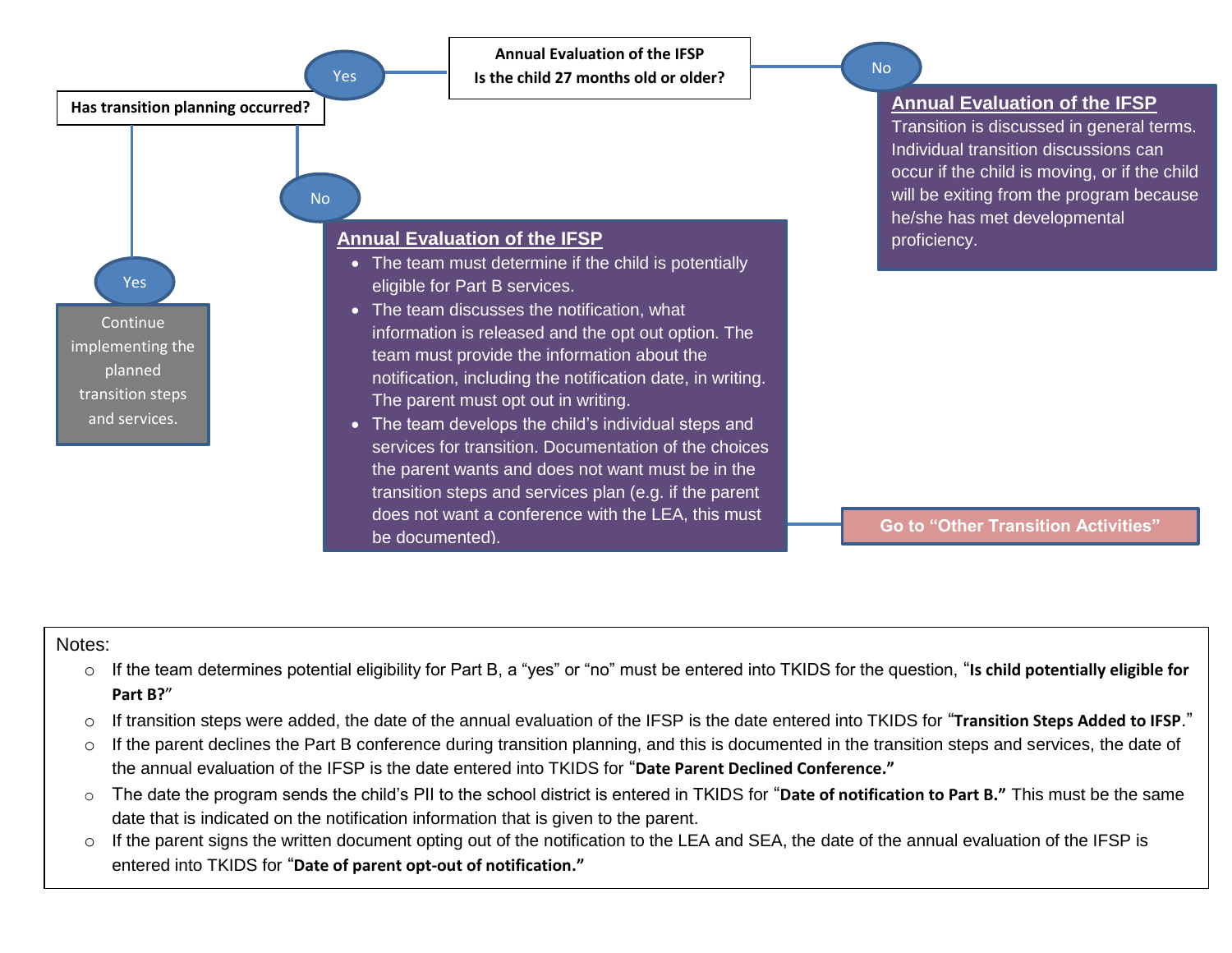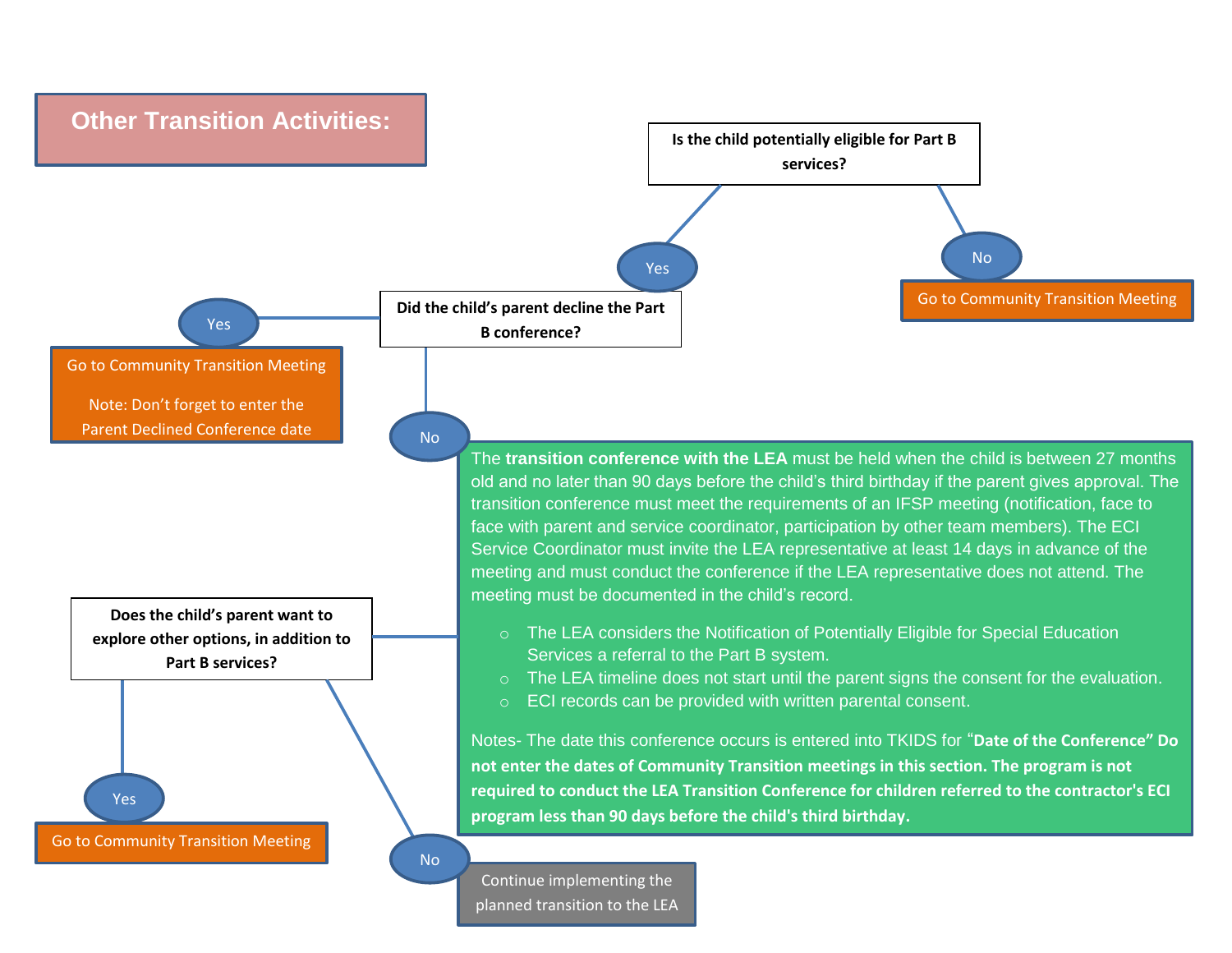## **Community Transition Meetings**

Community Transition meetings should be held when:

- (1) the parent chooses for the child to transition to community services;
- (2) the parent opts out of the LEA Notification of Potentially Eligible for Special Education Services;
- (3) the parent refuses LEA services; or
- (4) the child is determined to be ineligible for special education service.

**Community Transition meetings** are also held when the child is between 27 months old and no later than 90 days before the child's third birthday. Community transition meetings must meet the requirements of an IFSP meeting (notification, face to face with parent and service coordinator, participation by other team members). The meeting(s) must be documented in the child's record.

Note- The date for the Community Transition meeting is NOT entered into TKIDS in the Transition section. Community Transition meetings must be documented in the child's record.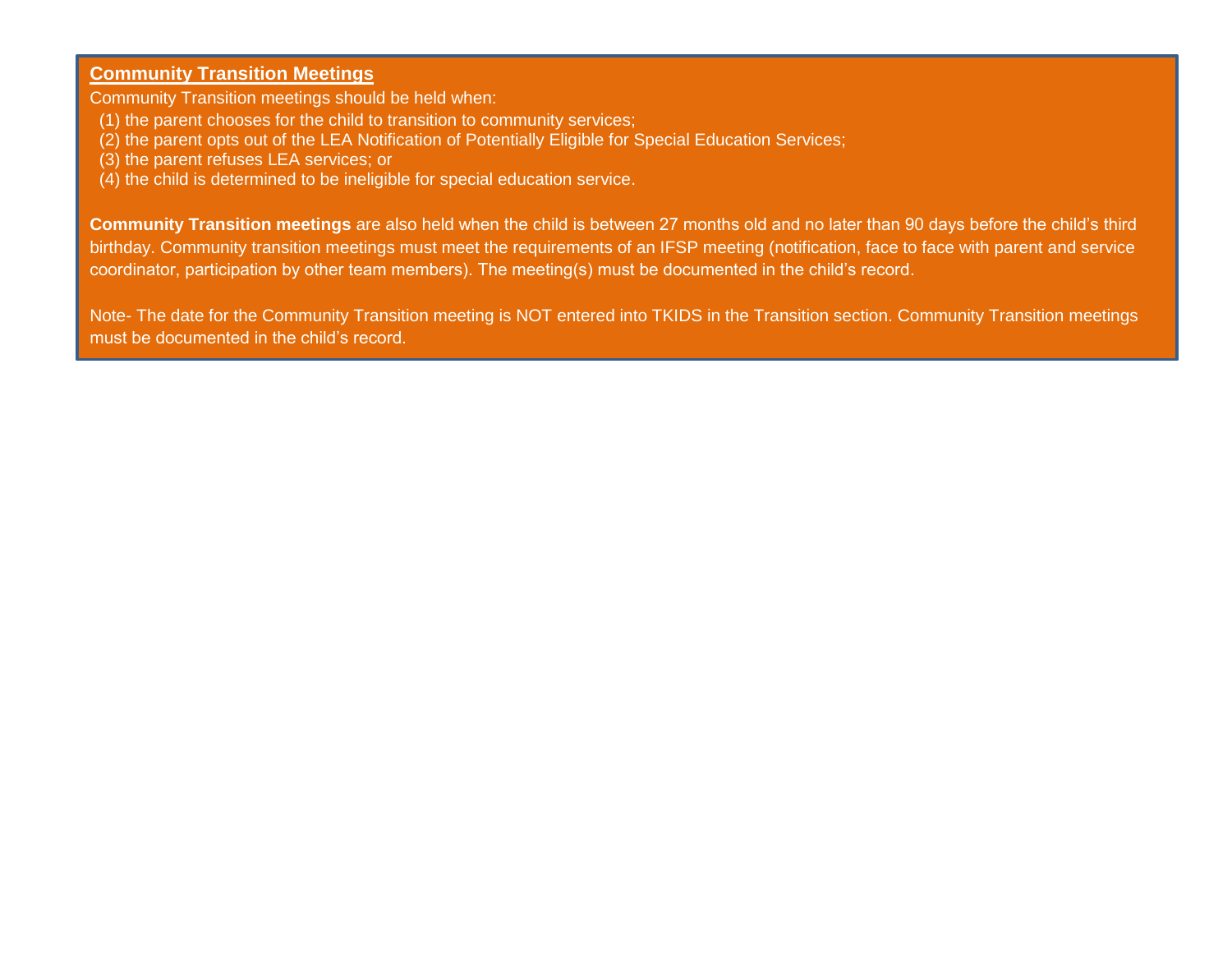# **Late Referrals:**

**If the referral is received between 90 days and 45 days before the child's 3rd birthday:**

## **First Meeting - Discuss transition in general terms**

Topics to cover:

- $\bullet$  ECI ends on the child's  $3^{rd}$  birthday or when the child is no longer eligible.
- ECI will help the parent plan for services and supports for when his/her child leaves ECI.
- **Examples of future placement options**
- LEA notification and opt out process

## **Initial IFSP**

- The team must determine if the child is potentially eligible for Part B services.
- The team discusses the notification, what information is released and the opt out option. The team must provide the information about the notification, including the notification date, in writing. The parent must opt out in writing.
- The team develops the child's individual steps and services for transition. Documentation of the choices the parent wants and does not want must be in the transition steps and services plan (e.g. if the parent does not want a conference with the LEA, this must be documented).

**Go to "Other Transition Activities"**

## Notes:

- o A "yes" or "no" must be entered into TKIDS for the question, "**Is child potentially eligible for Part B?**"
- o The IFSP date is the date entered into TKIDS for "**Transition Steps Added to IFSP**."
- o If the parent declines the Part B conference during transition planning, and this is documented in the transition steps and services, the IFSP date is the date entered into TKIDS for "**Date Parent Declined Conference." \*The program is not required to conduct the LEA Transition Conference for children referred to the contractor's ECI program less than 90 days before the child's third birthday.**
- o The date the program sends the child's PII to the school district is entered in TKIDS for "**Date of notification to Part B."** This must be the same date that is indicated on the notification information given to the parent. *The reason why the notification is late must be included in the notification.*
- o If the parent signs the written document opting out of the notification to the LEA and SEA, the IFSP date is entered into TKIDS for "**Date of parent opt-out of notification."**